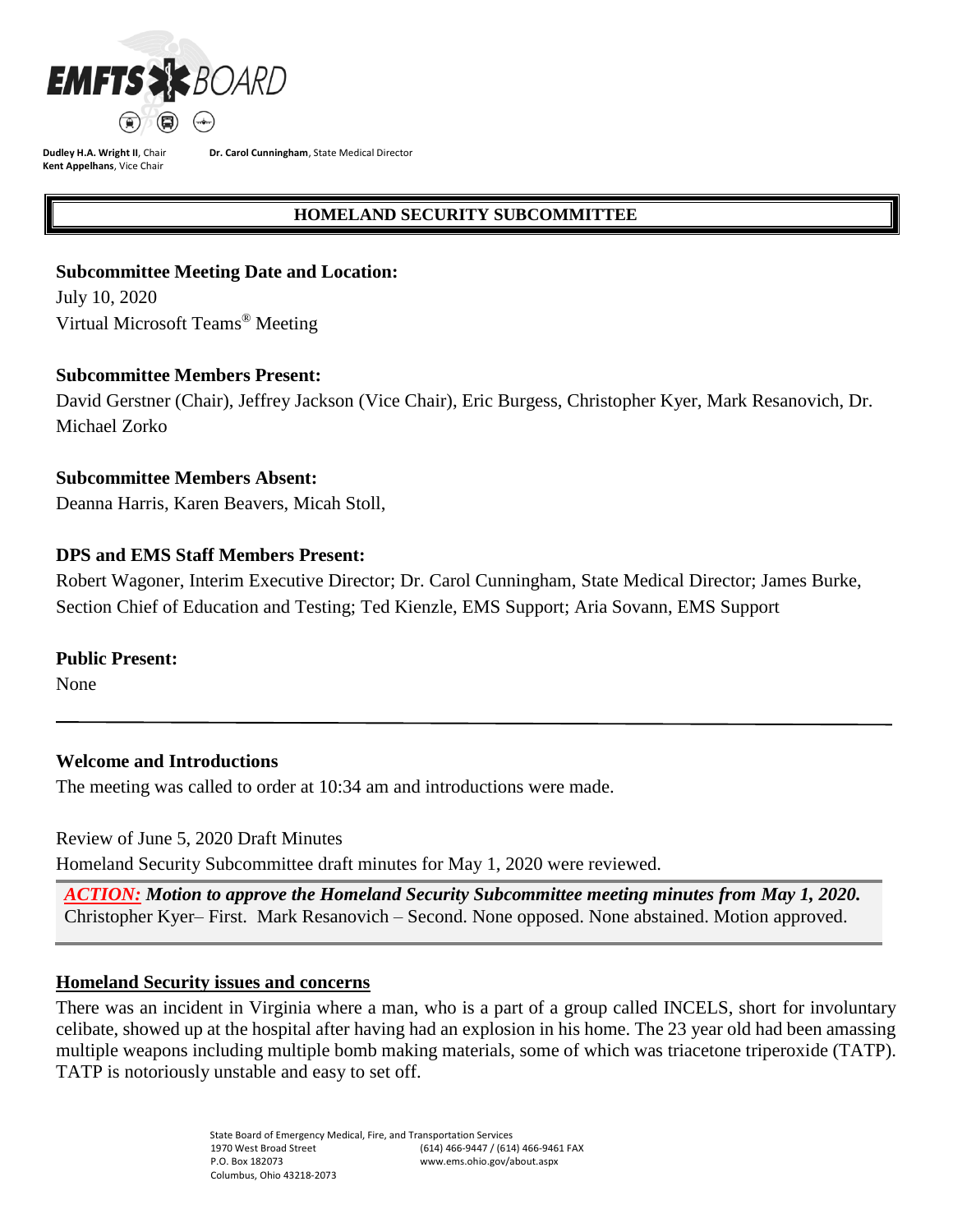

**Dr. Carol Cunningham**, State Medical Director

There is a movement termed Boogaloo, which is named after an old movie from the 80s called Breaking 2 Electric Boogaloo. A group of people started using the term Civil War 2 Boogaloo with the idea that there should be a second civil war to overturn all the civil rights laws and lots of other things. This is connected loosely with the Sovereign Citizen Movement and with multiple white power movements. There have been several recent incidences of violence connected with the Boogaloo movement.

## **Standing Agenda**

## **Special Pathogens Preparedness/ Pandemic Preparedness & COVID-19 Response Issues**

The Ebola outbreak in the Northeast of Democratic Republic of Congo (DRC) has finally come to an end up after almost two years. It was declared over by the World Health Organization (WHO) sometime the last week of June after more than 3,000 total cases and more than 2,000 deaths. Almost simultaneously in the Northwest of DRC, there was a new outbreak of Ebola.

There is new single case of bubonic plague in Inner Mongolia China. The average case in the United States (US) per year is around 8 cases, almost all in the Southwest. The bubonic plague in Wyoming had specific instructions not to go around any of the prairie dog holes or have anything to do with prairie dogs because they carry the fleas that carry the bubonic plague. Wyoming has cases intermittently. Fluoroquinolone drugs like levofloxacin (Levoquin®) and ciprofloxacin (Cipro®) can treat the bubonic plague if a person is diagnosed.

There's an outbreak of a new strain of swine flu in China.

## **COVID-19 SitRep**

The personal protective equipment (PPE) supply chain seems to have caught up for the time being; however, there's caution that there is going to be some more drain on the PPE in the coming days or weeks. The Ohio Department of Health and the Emergency Operations Center (EOC) is working very hard with various partners to continue to find supplies and stockpile.

A nursing home in Cuyahoga County had an outbreak in which both several residents and a number of staff have been tested positive and they were working on that situation.

Hospitals in West Central Ohio are seeing a dramatic increase of patients who are COVID-19 positive, but the number of patients on ventilators is trending down.

Dole Fresh Vegetable Company plant in Springfield, OH with 900 employees have almost 200 people who are COVID-19 positive or probable.

There 12 counties that are now listed as level 3. The alert indicator that determines this is: there are seven new cases per capita, sustained increase in new cases, proportion of cases (not congregate cases), sustained increase in emergency room visits, sustained increase in outpatient visit, sustained increase in new COVID-19 hospital admissions and intensive care unit bed occupancy. There are four levels of alert: Yellow, Orange, Red and Purple.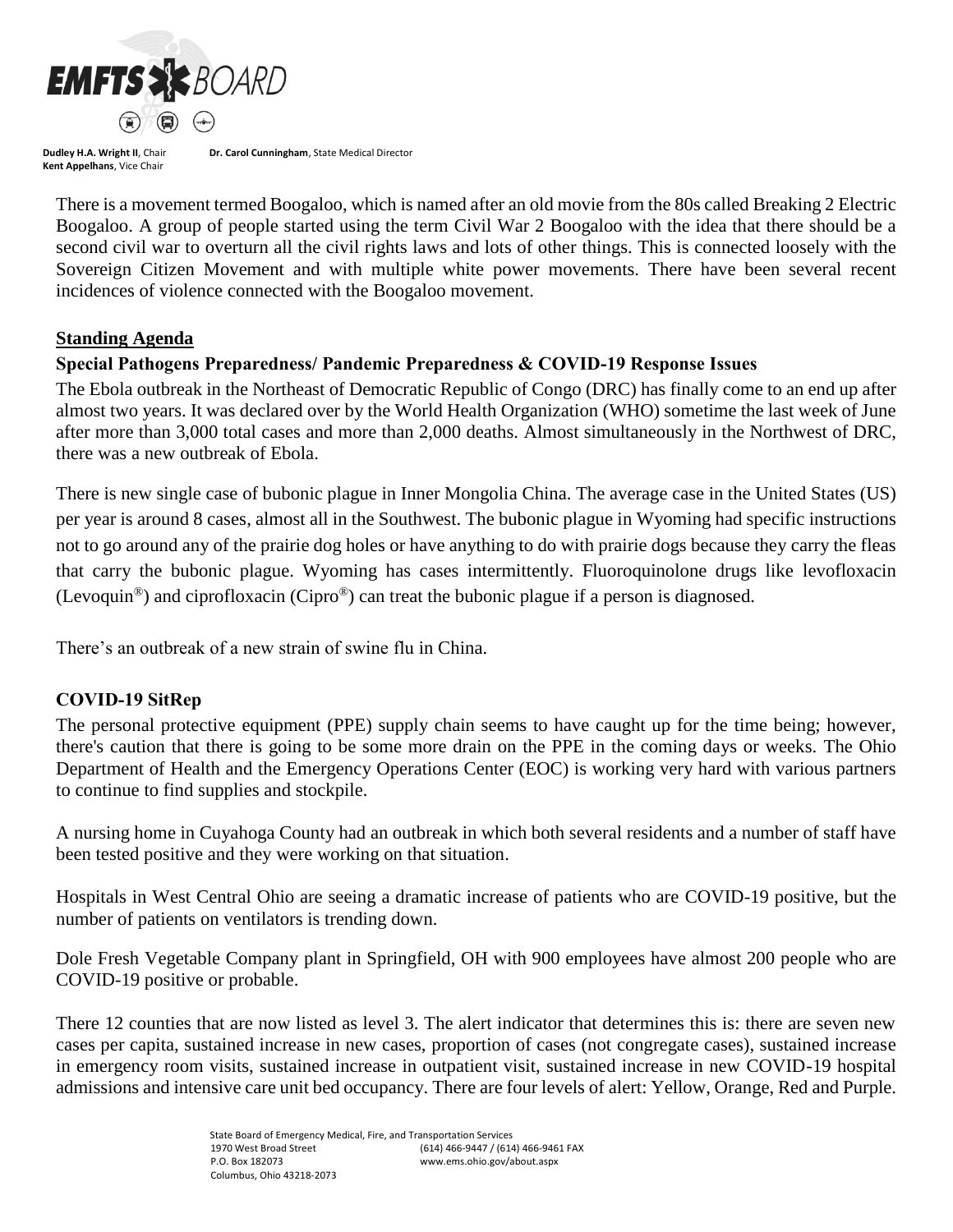

**Dr. Carol Cunningham**, State Medical Director

Based on these the highest level is purple, which means there's severe exposure and spread. The map online is at <https://coronavirus.ohio.gov/> .

As of the evening before the meeting, there was over 400 million pieces of PPE in stock. Gowns, which are used quite a bit, are the lowest.

The Washington Post is looking at the possibility that the transmission of the COVID-19 virus may be more via aerosol and air transmission than previously thought. This is pushing filtering face respirator manufacturers to ramp up production. If this is true, the reuse of N95 or face filtering respirators may not be able to be reused and have to be discarded after each single use which is going to increase the burn rate. Whether or not it is true remains to be seen. The article is based around communication of 200 scientists who sent a letter or a memo to the WHO saying that they believe this.

CDC guidance says wearing cloth masks is beneficial and can reduce the spread from an infected person to noninfected person.

## **EMS Operational Issues, including protocols/ LE Operational Issues**

There has been a series of Project ECHO calls which, in a medical emergency, is PPE used when the caller reports indicators of ineffective breathing at any point during case entry.

A number of calls from the federal EMS office in the University of New Mexico have talked about an increase in termination of resuscitation by EMS or field terminations. More regions in the field are seeing an uptake of cardiac and an increase in the number of overdoses.

## **Personnel, budget, and personnel retention issues**

There are variances in terms of what would be allowable as far as crews to help provide relief. There have been a number of private agencies who stopped providing care because of COVID-19 risk. There have been some issues with public safety personnel being put on quarantine impacting small agencies. Some stations now have guidance for mask wearing.

## **Opportunities for preparedness/ Planning for the future of the Pandemic**

Distance can reduce the transmission and the spread. The hot zones of the map in the state include a number of the patients and congregate settings, i.e., prisons and nursing homes. Sharing best practices and raising awareness can go a long way. People that are highly suspicious or have been exposed should be tested.

## **New Business**

No new business was discussed.

## **Old Business**

# **Review of the Rescue Task Force/Active Shooter Training Program**

No updates.